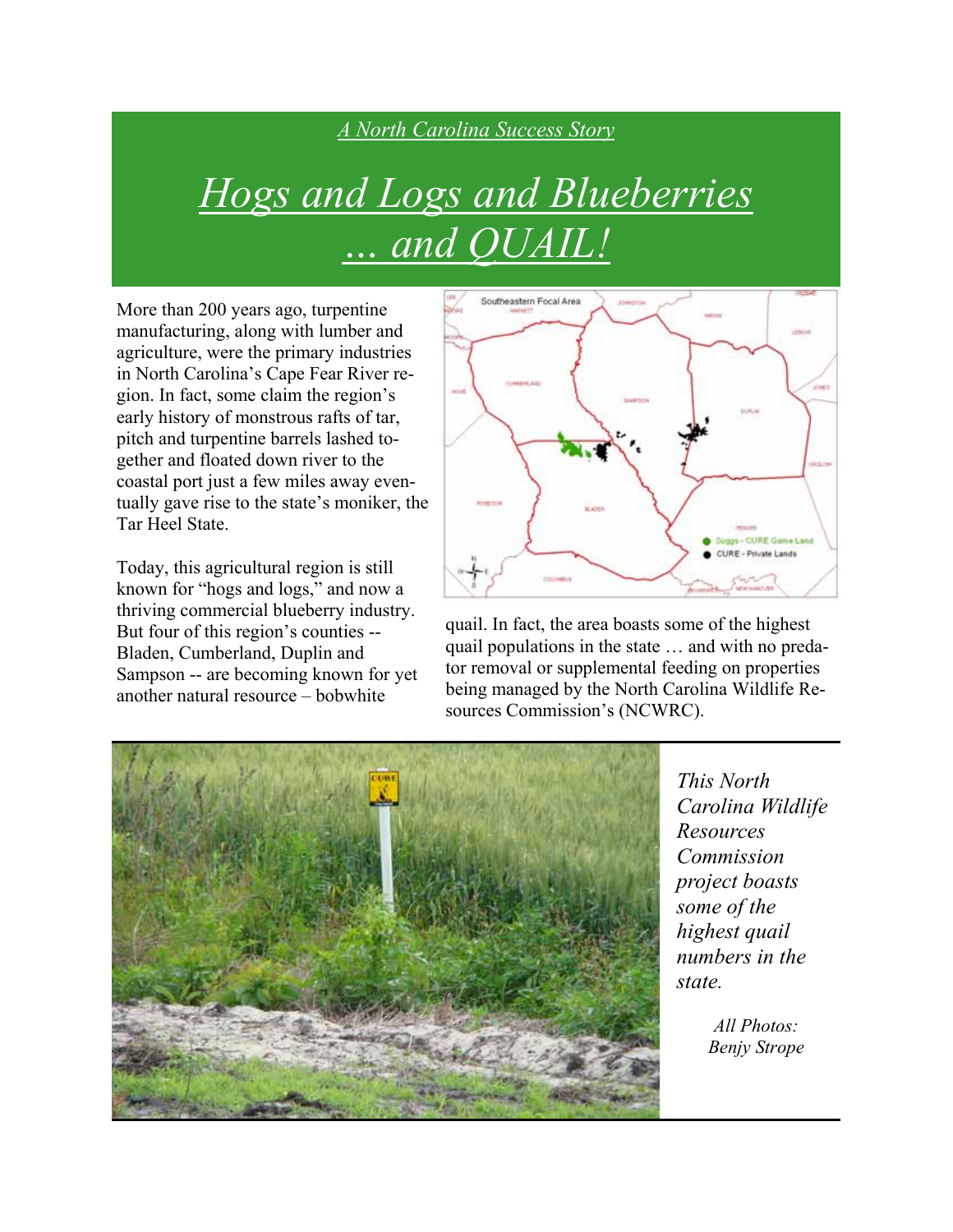

The NCWRC approach is a prime example of the national strategy to restore wild quail embraced by the 25 state wildlife agencies that comprise the National Bobwhite Conservation Initiative (NBCI). Rather than trying to create and manage habitat on small, scattered plots of land as they have done for decades, states like North Carolina are now eyeing larger parcels for greater, landscape-scale impact on quail populations. They may, for instance, identify a wildlife

management area or other suitable large property as the core and then "stitch together" neighboring private or public lands to magnify the impact of available resources and quail response to them.

To the northwest, for example, Kentucky is building one effort around a 3,000-acre tourism attraction, Shaker Village. North Carolina is doing it based on the opportunity to work with the world's largest hog producer, Murphy-Brown, LLC and other privately-owned agricultural operations. Work here is centered in Bladen County on 4,000 acres of swine, cattle and row crop operations that are adjacent to the Suggs Mill Pond Game Lands, which is a part of the NCWRC's CURE (Cooperative Upland habitat Restoration and Enhancement) program.

In 2005, Murphy-Brown became the state's first Corporate CURE partner. Corporate CURE utilizes funds from the North Carolina Department of Justices' (NCDOJ) Environmental Enhance-

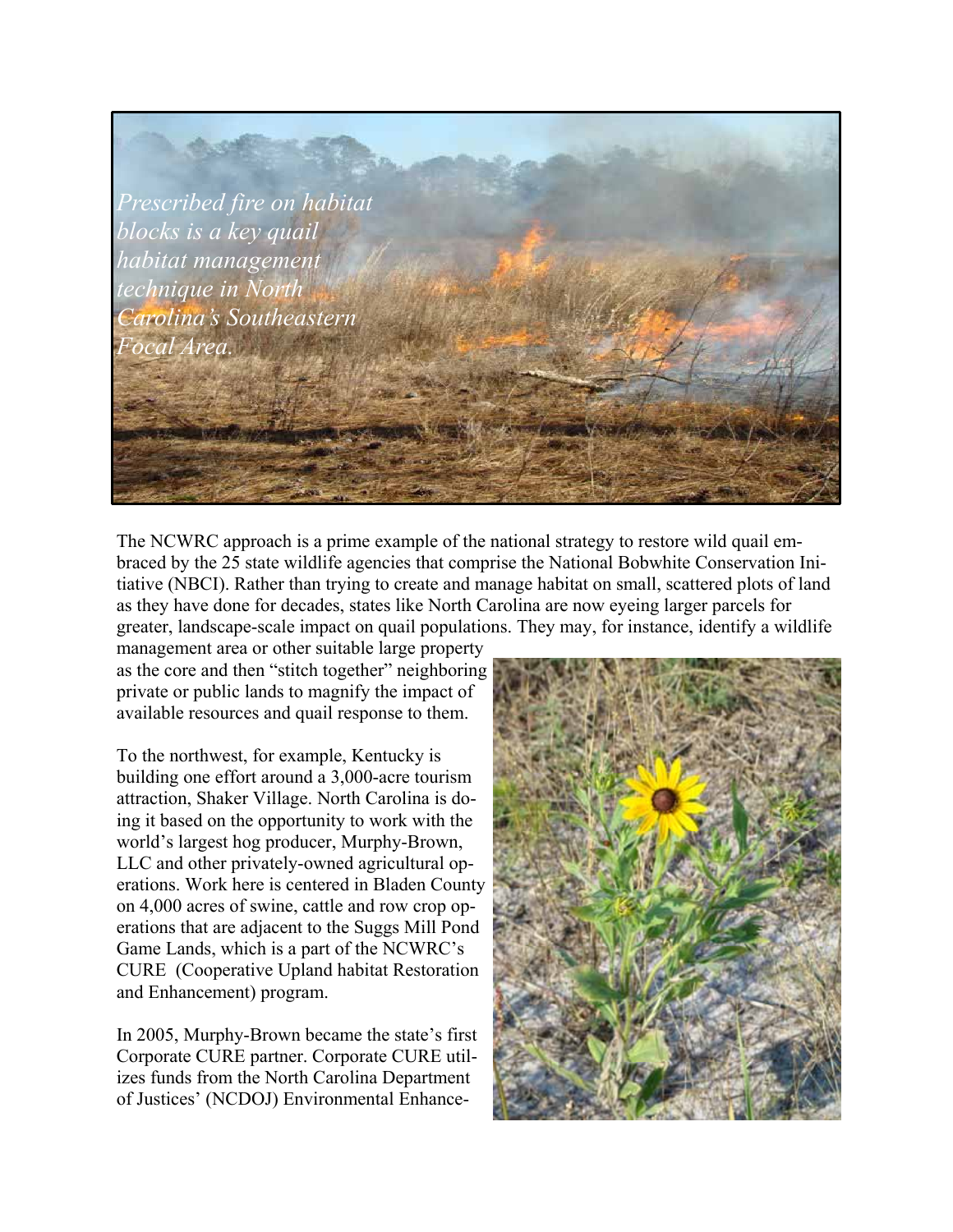

ment Grants (EEG) designed to improve water quality while providing wildlife benefit. Initial habitat work included development of field borders (mostly 10 to 60-foot-wide linear strips of natural vegetation such as marestail, dog fennel, broomstraw, blackberry, sumac, smartweed and pokeberry), habitat areas (blocks of the same natural vegetation or planted in a mix of native warm season grasses and forbs), and areas of native warm season grasses. The grasses included switchgrass, little and big bluestem and indiangrass. Forbs

used were primarily purple coneflower, partridge pea, black-eyed susan, lance-leaved coreopsis and Maximilion sunflower. *A field border and a thinned pine stand in the background.* 

Biologists monitor quail numbers on the original project area by summer whistle counts and fall covey counts. Average summer whistle counts on 22 points have always been above three birds/ point since 2003. The past two years averaged over four birds/point. Biologists conduct fall covey counts in mid-October on 12 points, and the adjusted covey call average in 2003 was 3.12. In 2009 and 2010 the covey calls had an adjusted average of 4.8/point, while in 2011 they averaged 5.5 coveys/point.

Since the initial efforts, the quail focal area expanded—accompanied by similar habitat management efforts -- into Cumberland, Duplin and Sampson counties with additional commercial

farms (DM Farms, Nash Johnson and Prestage Farms) all partnering with the state CURE program. And the number of enrolled properties continues to increase. This Southeastern Focal Area now includes improved wildlife habitat and water quality on 15,500 acres of commercial farmland, with 260 acres of field borders, 186 acres of wildlife habitat areas and 75 acres of native grasses. In addition, 170 acres of longleaf pine have been replanted in upland clear cuts, while 23 acres of bottomland were replanted in oaks and cypress.

"As the project moves forward we hope to engage as many landowners as possible to create much needed early successional habitat that benefits bobwhite quail and other declining species of songbirds," said Mark Jones, with the North Carolina Wildlife Resources Commission's Private Lands Program. "We're focusing on filling in the gaps between Suggs Mill Pond Game Lands (where 2,800 acres are man-



*'As the project moves forward we hope to engage as many landowners as possible to create much needed early successional habitat that benefits bobwhite quail and other declining species of songbirds…'*